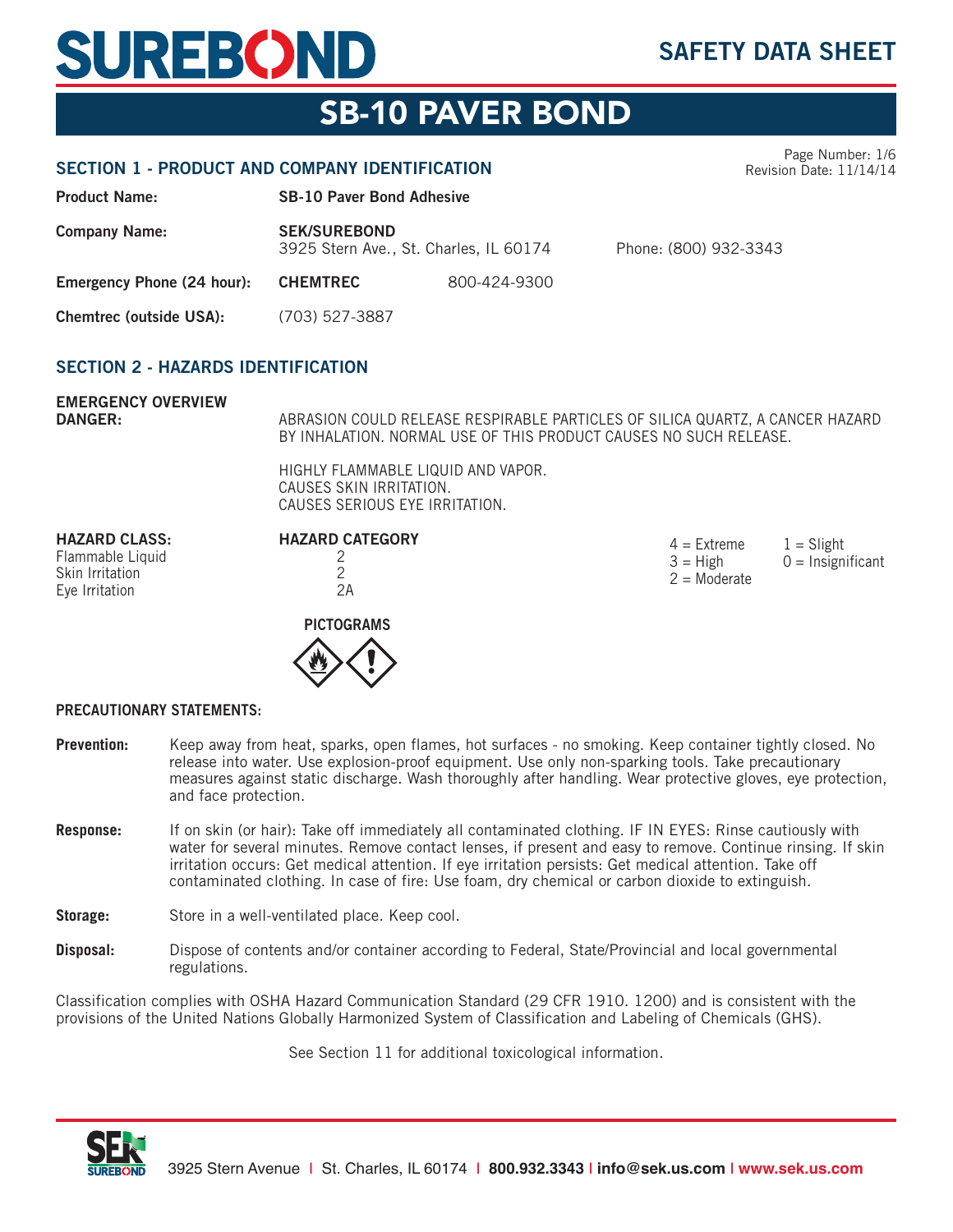# SUREBOND CLEANERS SE AD

## **SAFETY DATA SHEET**

# **SB-10 PAVER BOND**

Page Number: 2/6 Revision Date: 11/14/14

### **SECTION 3 - COMPOSITION / INFORMATION ON INGREDIENTS**

| <b>Chemical Name</b> | $CAS$ #   | %         | <b>Chemical Name</b>  | $CAS$ #     | %       |
|----------------------|-----------|-----------|-----------------------|-------------|---------|
| Limestone            | 1317-65-3 | $10 - 30$ | Pentaerythritol ester |             |         |
| Kaolin               | 1332-58-7 | $10 - 30$ | of rosin              | Proprietary | $1 - 5$ |
| Acetone              | 67-64-1   | $10 - 30$ | Methyl Acetate        | $79-20-9$   | $1 - 5$ |
|                      | Unknown   | $5 - 10$  |                       | Unknown     | $1 - 5$ |
|                      |           |           | Quartz (SiO2)         | 14808-60-7  | 0 1 - 1 |

### **SECTION 4 - FIRST AID MEASURES**

**Inhalation:** If inhaled, immediately remove the affected person to fresh air. If breathing is difficult, give oxygen. If symptoms develop and persist, get medical attention.

- **Skin Contact:** Immediately wash skin thoroughly with soap and water. If symptoms develop and persist, get medical attention.
- **Eye Contact:** In case of contact with the eyes, rinse immediately with plenty of water for 15 minutes, and seek immediate medical attention.
- **Ingestion:** Do not induce vomiting, seek medical advice immediately.
- **Symptoms:** See Section 11.

**Notes to**

**Physician:** Treat symptomatically and supportively.

#### **SECTION 5 - FIRE FIGHTING MEASURES**

| <b>Extinguishing media:</b>        | Water spray (fog), foam, dry chemical or carbon dioxide. In case of fire, keep<br>containers cool with water spray.                                                                          |
|------------------------------------|----------------------------------------------------------------------------------------------------------------------------------------------------------------------------------------------|
| Special firefighting procedures:   | Wear a self-contained breathing apparatus with a full face piece operated in<br>pressure-demand or other positive pressure mode. Wear full protective clothing.                              |
| Unusual fire or explosion hazards: | Closed containers may explode when exposed to extreme heat. Vapors may form<br>explosive mixtures with air. Vapors are heavier than air and may travel along floor<br>to an ignition source. |
| Hazardous combustion products:     | Upon decomposition, this product emits carbon monoxide, carbon dioxide and/or<br>low molecular weight hydrocarbons.                                                                          |

### **SECTION 6 - ACCIDENTAL RELEASE MEASURES**

Use personal protection recommended in Section 8, isolate the hazard area and deny entry to unnecessary and unprotected **personnel.**

**Environmental Precautions:** Eliminate all sources of ignition or flammables that may come into contact with a spill of this material. Do not allow to enter sewer or waterways. **Clean-up Methods:** Use noncombustible absorbent material such as sand. Use non-sparking tools for clean-up. Absorb spill with inert material. Shovel material into appropriate container for disposal. Wear suitable protective clothing, gloves and eye/face protection. Dispose of

according to Federal, State and local governmental regulations.

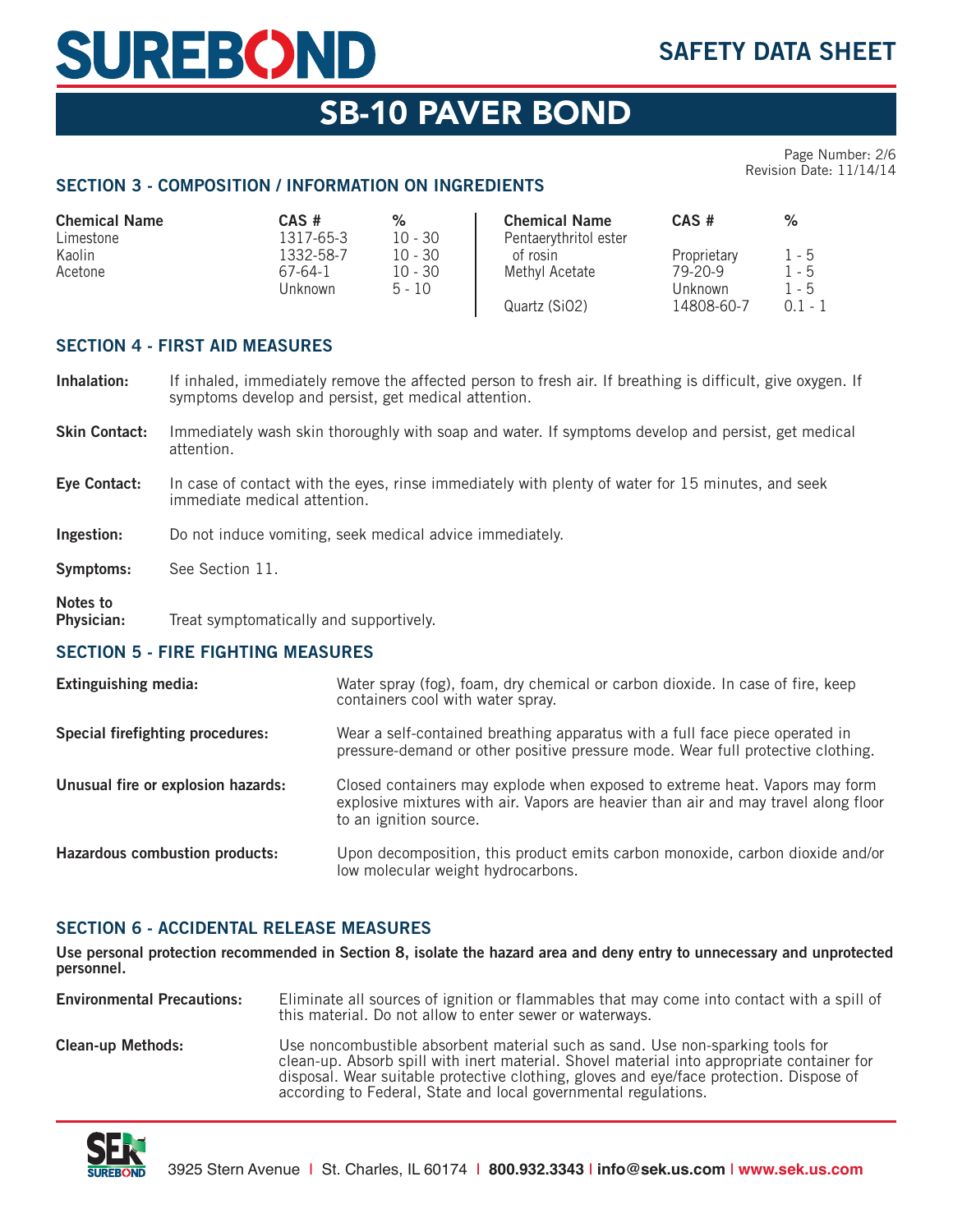

# **SB-10 PAVER BOND**

#### **SECTION 7 - HANDLING AND STORAGE**

Page Number: 3/6 Revision Date: 11/14/14

**Handling:** Do not pressurize, cut, heat or weld containers. Empty product containers may contain product residue. Do not reuse empty containers. Use only in well-ventilated areas. Keep out of the reach of children. **Storage:** For safe storage, store between -20°C (-4°F) and 50°C (122°F). Keep away from heat, spark and flame. Keep containers closed when not in use.

For information on product shelf life, please review labels on container or check the Technical Data Sheet.

### **SECTION 8 - EXPOSURE CONTROLS/PERSONAL PROTECTION**

Employers should complete an assessment of all workplaces to determine the need for, and selection of, proper exposure controls **and protective equipment for each task performed.**

| Hazardous component(s)         | <b>ACGIH TLV</b>                                                                                                                                                                                                                                            | <b>OSHA PEL</b>                                                                                                                                              | <b>AIHA WEEL</b> | <b>OTHER</b> |
|--------------------------------|-------------------------------------------------------------------------------------------------------------------------------------------------------------------------------------------------------------------------------------------------------------|--------------------------------------------------------------------------------------------------------------------------------------------------------------|------------------|--------------|
| Limestone                      | 10 mg/m3 TWA                                                                                                                                                                                                                                                | 5 mg/m3 PEL. Respirable fraction                                                                                                                             | None             | None         |
|                                | Total dust.                                                                                                                                                                                                                                                 | 15 mg/m3 PEL. Total dust.                                                                                                                                    |                  |              |
| Kaolin                         | 2 mg/m3 TWA                                                                                                                                                                                                                                                 | 15 mg/m3 PEL. Total dust.                                                                                                                                    | None             | None         |
|                                | Respirable fraction                                                                                                                                                                                                                                         | 5 mg/m3 PEL. Respirable fraction                                                                                                                             |                  |              |
| Acetone                        | 500 ppm TWA                                                                                                                                                                                                                                                 | 1,000 ppm (2,400 mg/m3) TWA                                                                                                                                  | None             | None         |
|                                | 750 ppm STEL                                                                                                                                                                                                                                                |                                                                                                                                                              |                  |              |
| Pentaerythritol Ester of Rosin | None                                                                                                                                                                                                                                                        | None                                                                                                                                                         | None             | None         |
| Methyl Acetate                 | 200 ppm TWA                                                                                                                                                                                                                                                 | 220 ppm (610 mg/m3) PEL                                                                                                                                      | None             | None         |
|                                | 250 ppm STEL                                                                                                                                                                                                                                                |                                                                                                                                                              |                  |              |
| Quartz (SiO2)                  | 0.025 mg/m3 TWA                                                                                                                                                                                                                                             | 2.4 MPPCF TWA. Respirable.                                                                                                                                   | None             | None         |
|                                | Respirable fraction.                                                                                                                                                                                                                                        | 0.1 mg/m3 TWA. Respirable.                                                                                                                                   |                  |              |
|                                |                                                                                                                                                                                                                                                             | 0.3 mg/m3 TWA. Total dust.                                                                                                                                   |                  |              |
| <b>Engineering Controls:</b>   |                                                                                                                                                                                                                                                             | Local exhaust ventilation is recommended when general ventilation is not sufficient to<br>control airborne contamination below occupational exposure limits. |                  |              |
|                                |                                                                                                                                                                                                                                                             |                                                                                                                                                              |                  |              |
| <b>Respiratory Protection:</b> | Use a NIOSH approved air-purifying respirator if the potential to exceed established<br>exposure limits exists. When workplace hazards warrant the use of a respirator,<br>appropriate respirators must be used, and a program that follows 29 CFR 1910.134 |                                                                                                                                                              |                  |              |

**Eye/Face Protection:** Safety goggles or safety glasses with side shields.

must be followed.

**Skin Protection:** Chemical resistant, impermeable gloves.

#### **SECTION 9 - PHYSICAL AND CHEMICAL PROPERTIES**

| <b>Physical State:</b>      | Liquid or paste                    |
|-----------------------------|------------------------------------|
| Color:                      | Light tan                          |
| Odor:                       | Acetone                            |
| <b>Odor threshold:</b>      | Not available                      |
| pH:                         |                                    |
| Vapor Pressure (mmHg):      | Not available                      |
| Boiling point/range:        | 56 - 57°C (132.8 - 134.6°F)        |
| Melting point/range:        | < $0^{\circ}$ C (< $32^{\circ}$ F) |
| Specific gravity:           | 1.39                               |
| Vapor Density (air = $1$ ): | 2.0                                |

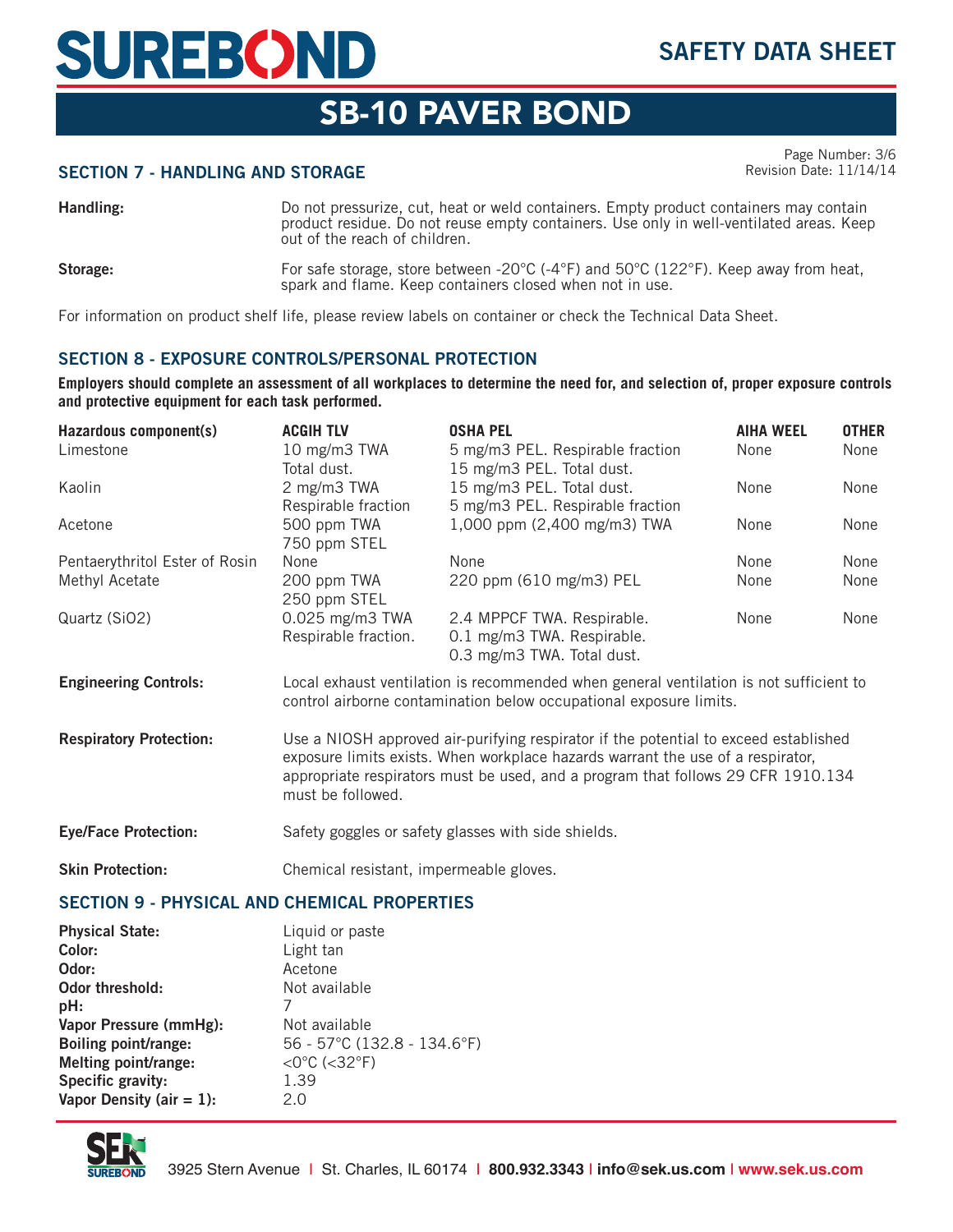# **SUREBOND** CLEANERS SE AD

## **SAFETY DATA SHEET**

# **SB-10 PAVER BOND**

### **SECTION 9 - PHYSICAL AND CHEMICAL PROPERTIES (CONTINUED)**

Page Number: 4/6 Revision Date: 11/14/14

| Flash point:                               | $-17^{\circ}$ C (1.4 $^{\circ}$ F)                                            |
|--------------------------------------------|-------------------------------------------------------------------------------|
| <b>Flammable/Explosive limits - lower:</b> | Not available                                                                 |
| Flammable/Explosive limits - upper:        | Not available                                                                 |
| <b>Autoignition temperature:</b>           | Not available                                                                 |
| <b>Evaporation rate:</b>                   | 14.4                                                                          |
| Solubility in water:                       | Slightly soluble                                                              |
| Partition coefficient (n-octanol/water):   | Not available                                                                 |
| <b>VOC content:</b>                        | .25 %; 7.5 f/l (by weight, calculated using CARB method; g/L less water, less |
|                                            | exempts calculated using SCAQMD method)                                       |
| Viscosity:                                 | 375,000 mPa.s                                                                 |
| Decomposition temperature:                 | Not available                                                                 |

### **SECTION 10 - STABILITY AND REACTIVITY**

| Stability:                        | Stable under normal conditions of storage and use.                                                                  |
|-----------------------------------|---------------------------------------------------------------------------------------------------------------------|
| <b>Hazardous reactions:</b>       | Will not occur.                                                                                                     |
| Hazardous decomposition products: | Upon decomposition, this product emits carbon monoxide, carbon dioxide and/or<br>low molecular weight hydrocarbons. |
| Incompatible materials:           | Strong oxidizing agents.                                                                                            |
| <b>Reactivity:</b>                | Not available.                                                                                                      |
| <b>Conditions to avoid:</b>       | Heat, flames, sparks and other sources of ignition.                                                                 |

### **SECTION 11 - TOXICOLOGICAL INFORMATION**

| <b>Relevant routes of exposure:</b> | Inhalation, skin contact. |
|-------------------------------------|---------------------------|
|                                     |                           |

#### **Potential Health Effects/Symptoms**

| Inhalation:   | Irritates the nose, throat and respiratory system. Exposure to high doses may cause<br>central nervous system depression. Such doses may also cause adverse effects in the<br>liver, kidneys and lungs. Abrasion of cured material such as by sanding or grinding<br>could release respirable particles of silica quartz, a cancer hazard by inhalation.<br>Normal use of this product causes no such release. Reports have associated<br>repeated and prolonged overexposure to solvents with permanent brain and nervous<br>system damage. Intentional misuse by deliberately concentrating and inhaling the<br>contents may be harmful or fatal. |
|---------------|-----------------------------------------------------------------------------------------------------------------------------------------------------------------------------------------------------------------------------------------------------------------------------------------------------------------------------------------------------------------------------------------------------------------------------------------------------------------------------------------------------------------------------------------------------------------------------------------------------------------------------------------------------|
| Skin contact: | May cause irritation.                                                                                                                                                                                                                                                                                                                                                                                                                                                                                                                                                                                                                               |
| Eye contact:  | Contact with eyes can cause eye irritation. Symptoms may include stinging, tearing,<br>redness, swelling, and blurred vision.                                                                                                                                                                                                                                                                                                                                                                                                                                                                                                                       |
| Ingestion:    | Ingestion can cause gastrointestinal irritation, nausea, vomiting and diarrhea.                                                                                                                                                                                                                                                                                                                                                                                                                                                                                                                                                                     |

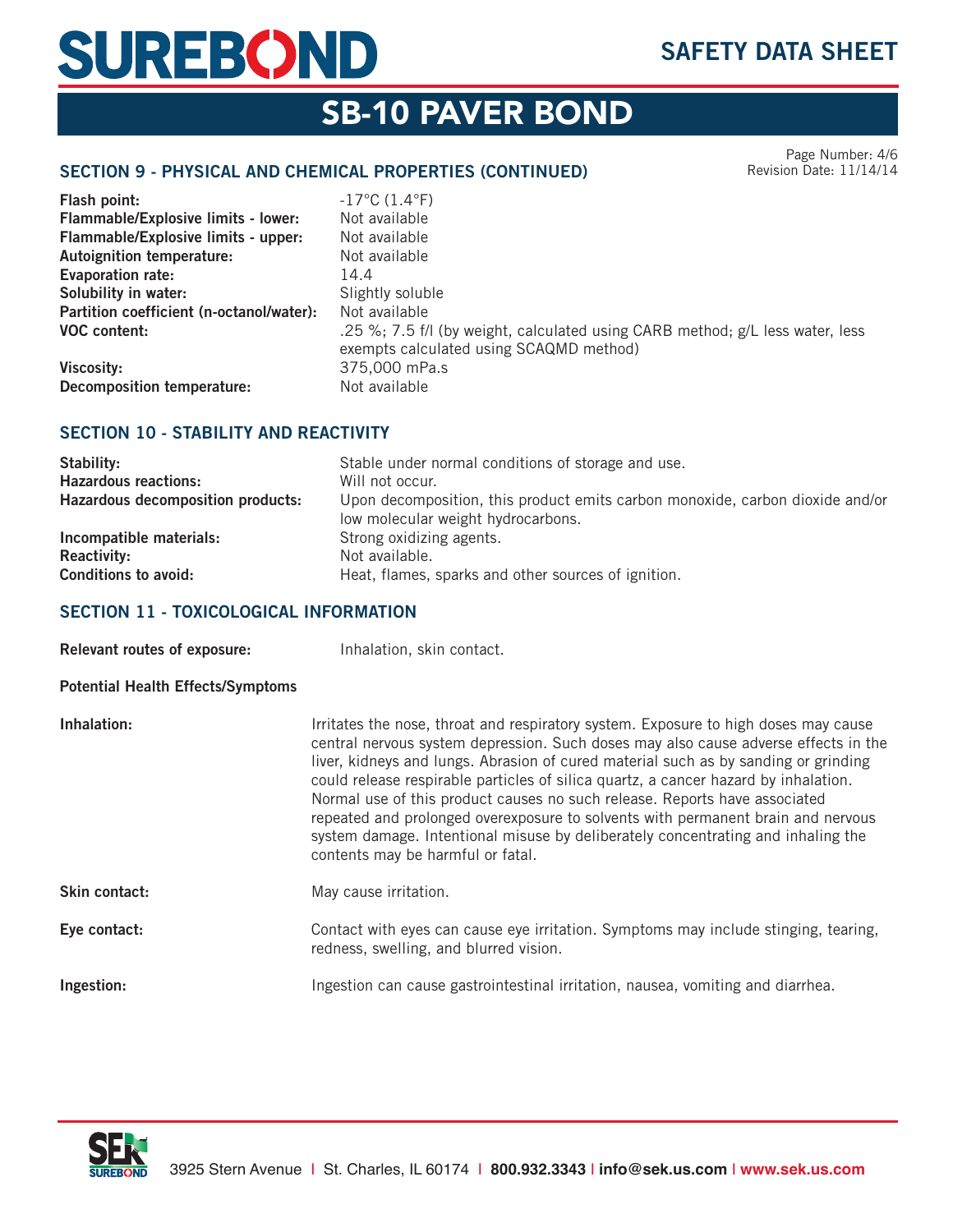

# **SB-10 PAVER BOND**

### **SECTION 11 - TOXICOLOGICAL INFORMATION**

Page Number: 5/6 Revision Date: 11/14/14

| Hazardous component(s)         | LD50s and LC50s                                                                                                                                                                                                                           |         |                        | <b>Immediate and Delayed Health Effects</b>        |
|--------------------------------|-------------------------------------------------------------------------------------------------------------------------------------------------------------------------------------------------------------------------------------------|---------|------------------------|----------------------------------------------------|
| Limestone                      | None                                                                                                                                                                                                                                      |         | Nuisance dust          |                                                    |
| Kaolin                         | Oral LD50 (RAT) = $>$ 5,000 mg/kg<br>Dermal LD50 (RAT) $=$ >5,000 mg/kg                                                                                                                                                                   |         | Nuisance dust          |                                                    |
| Acetone                        | Oral LD50 (RABBIT) = $5,340$ mg/kg<br>Oral LD50 (RAT) = $5,800$ mg/kg<br>Oral LD50 (RAT) = $9,800$ mg/kg<br>Dermal LD50 (RABBIT) = $20,000$ mg/kg<br>Inhalation LC50 (RAT, $8 h$ ) = 50.1 mg/l<br>Inhalation LC50 (RAT, $4 h$ ) = 76 mg/l |         | reproductive           | Blood, central nervous system, irritant,           |
| Pentaerythritol ester of rosin | None                                                                                                                                                                                                                                      |         | No data                |                                                    |
| Methyl acetate                 | Oral LD50 (RABBIT) = $3.7$ g/kg                                                                                                                                                                                                           |         |                        | Blood, central nervous system, eyes, irritant      |
| Quartz (SiO2)                  | None                                                                                                                                                                                                                                      |         | carcinogenicity        | Immune system, lung, some evidence of              |
| <b>Hazardous components</b>    | <b>NTP Carcinogen</b>                                                                                                                                                                                                                     |         | <b>IARC Carcinogen</b> | <b>OSHA Carcinogen</b><br>(Specifically Regulated) |
| Limestone                      | No.                                                                                                                                                                                                                                       | No      |                        | No.                                                |
| Kaolin                         | No.                                                                                                                                                                                                                                       | No.     |                        | No.                                                |
| Acetone                        | No.                                                                                                                                                                                                                                       | No.     |                        | No.                                                |
| Pentaerythritol ester of rosin | No.                                                                                                                                                                                                                                       | No.     |                        | No.                                                |
| Methyl Acetate                 | No.                                                                                                                                                                                                                                       | No.     |                        | No.                                                |
| Quartz (SiO2)                  | Known to be human carcinogen                                                                                                                                                                                                              | Group 1 |                        | No.                                                |

### **SECTION 12 - ECOLOGICAL INFORMATION**

**Ecological Information:** Not available

### **SECTION 13 - DISPOSAL CONSIDERATIONS**

**Recommended method of disposal:** Dispose of according to Federal, State and local governmental regulations.

**Hazardous** waste number: It is the responsibility of the user to determine if an item is hazardous as defined in the Resource Conservation and Recovery Act (RCRA) at the time of disposal. Product uses, transformations, mixtures, processes, etc., may render the resulting material hazardous, under the criteria of ignitability, corrosivity, reactivity and toxicity characteristics of the Toxicity Characteristics Leading Procedure (TCLP) 40 CFR 261.20-24. If discarded, this product is considered a RCRA ignitable waste, D001.

### **SECTION 14 - TRANSPORT INFORMATION**

#### **Ground Transport (DOT) - Domestic**

| Units less than $5 L (1.3$ gallons liquid) i.e. 10 oz., 28 oz., 1 gal. |                           |
|------------------------------------------------------------------------|---------------------------|
| Proper Shipping Name:                                                  | <b>CONSUMER COMMODITY</b> |
| Classification:                                                        | ORM-D                     |
| DOT Label Required:                                                    | ORM-D                     |
| <b>Shipping Document:</b>                                              | CONSUMER COMMODITY, ORM-D |
| ERG Code:                                                              | 171                       |